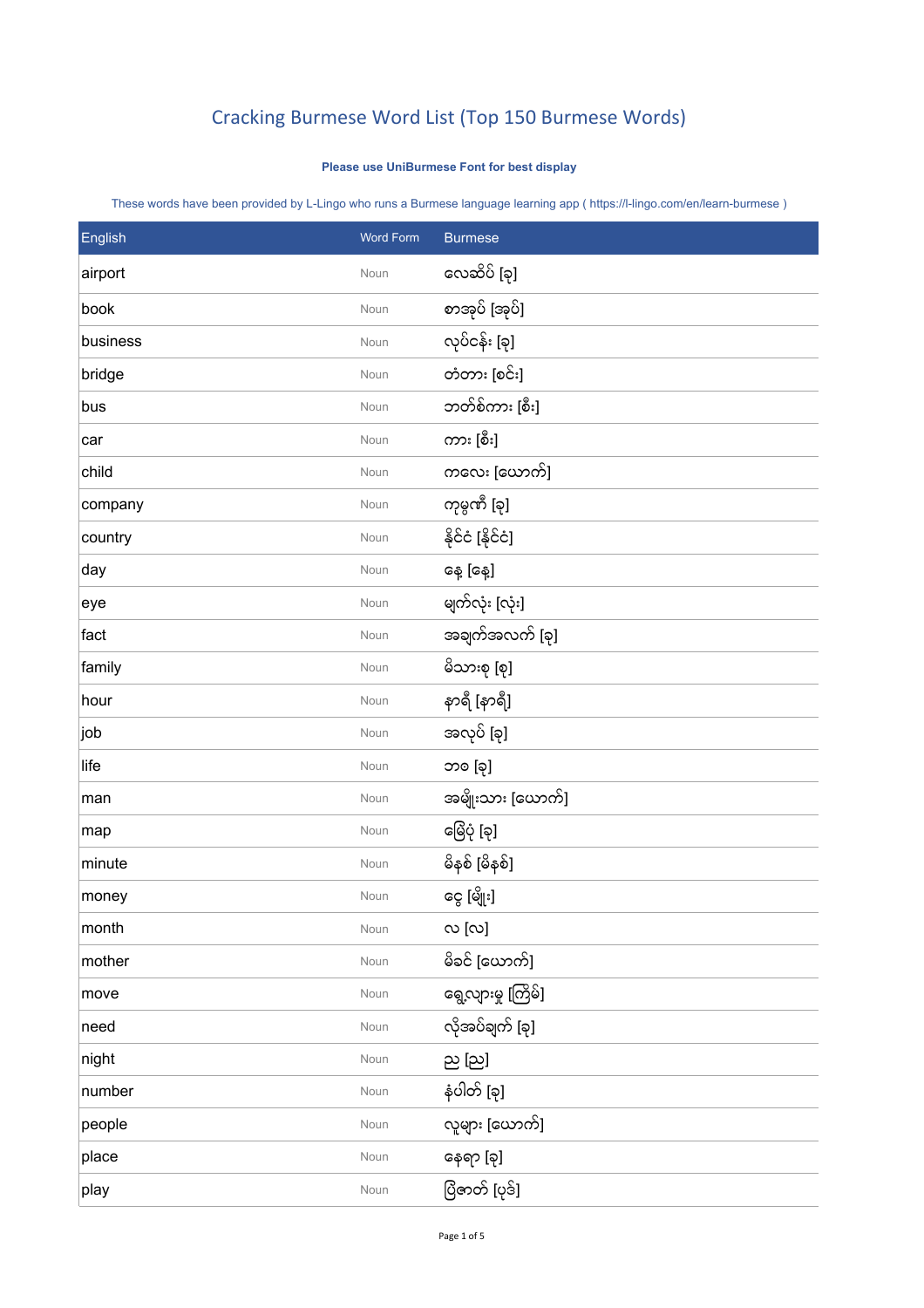| English  | <b>Word Form</b> | <b>Burmese</b>     |
|----------|------------------|--------------------|
| problem  | Noun             | ပြံဿနာ [ခု]        |
| question | Noun             | မေးခွန်း [ခု]      |
| room     | Noun             | အခန်း [ခန်း]       |
| school   | Noun             | ကျောင်း [ကျောင်း]  |
| show     | Noun             | ဖျော်ဖြေပွဲ [ခု]   |
| start    | Noun             | အစ [ပိုင်း]        |
| story    | Noun             | ပုံပြိင် [ပုဒ်]    |
| student  | Noun             | ကျောင်းသူ [ဦး]     |
| study    | Noun             | လေ့လာမှု [ခု]      |
| talk     | Noun             | ပြောဆိုမှု [ခု]    |
| thing    | Noun             | ပစ္စည်း [ခု]       |
| time     | Noun             | အချိန် [ချိန်]     |
| turn     | Noun             | ကွေ့မှု [ခု]       |
| water    | Noun             | ရေ [မျိုး]         |
| way      | Noun             | လမ်း [လမ်း]        |
| week     | Noun             | ရက်သတ္တပတ် [ပတ်]   |
| woman    | Noun             | အမျိုးသမီး [ယောက်] |
| word     | Noun             | စကားလုံး [လုံး]    |
| work     | Noun             | အလုပ် [ခု]         |
| world    | Noun             | ကမ္ဘာ [ခု]         |
| year     | Noun             | နှစ် [နှစ်]        |
| ask      | Verb             | မေးသည်             |
| become   | Verb             | ဖြစ်လာသည်          |
| begin    | Verb             | စတင်သည်            |
| bring    | Verb             | ယူပေးသည်           |
| call     | Verb             | ခေါ်သည်            |
| can      | Verb             | နိုင်သည်           |
| come     | Verb             | လာသည်              |
| do       | Verb             | လုပ်သည်            |
| drive    | Verb             | ဖောင်းနှင်သည်      |
| feel     | Verb             | ခံစားရသည်          |
| find     | Verb             | ရှာတွေ့သည်         |
| get      | Verb             | ရသည်               |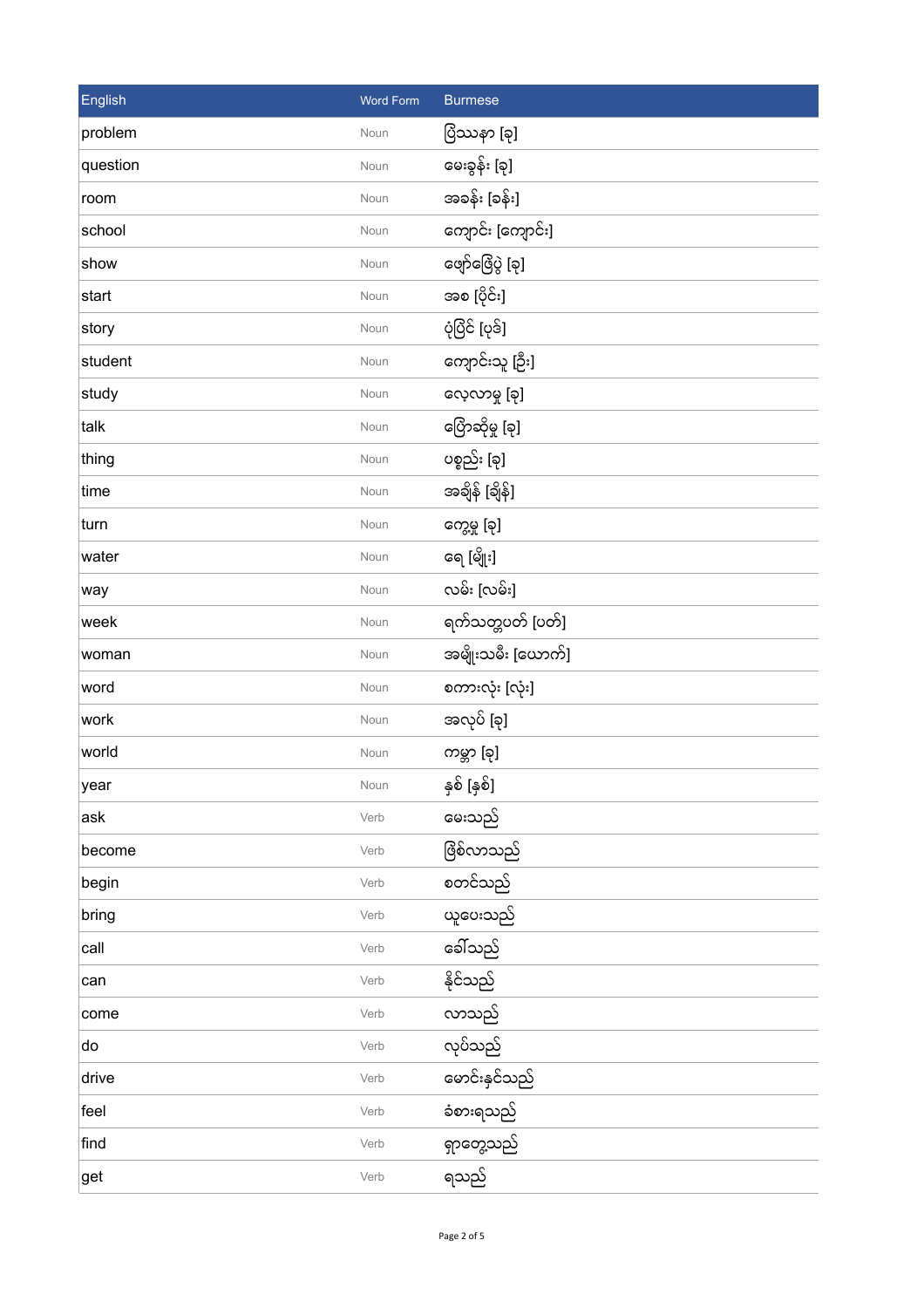| English   | <b>Word Form</b> | <b>Burmese</b> |
|-----------|------------------|----------------|
| give      | Verb             | ပေးသည်         |
| go        | Verb             | သွားသည်        |
| have      | Verb             | ရှိသည်         |
| hear      | Verb             | ကြားသည်        |
| keep      | Verb             | စေသည်          |
| know      | Verb             | သိသည်          |
| leave     | Verb             | ထွက်သည်        |
| let       | Verb             | ခွင့်ပြုံသည်   |
| like      | Verb             | နှစ်သက်သည်     |
| look      | Verb             | ကြံည့်သည်      |
| make      | Verb             | ပြုံလုပ်သည်    |
| put       | Verb             | ထားသည်         |
| run       | Verb             | ပြေးသည်        |
| say       | Verb             | ပြောသည်        |
| see       | Verb             | ဖြိင်သည်       |
| take      | Verb             | ယူလာသည်        |
| tell      | Verb             | ပြောသည်        |
| think     | Verb             | စဉ်းစားသည်     |
| try       | Verb             | ကြိုးစားသည်    |
| use       | Verb             | အသုံးပြုံသည်   |
| want      | Verb             | လိုချင်သည်     |
| all       | Adjective        | အားလုံး        |
| bad       | Adjective        | ဆိုးသော        |
| better    | Adjective        | ပို၍ကောင်းသော  |
| big       | Adjective        | ကြီးမားသော     |
| different | Adjective        | မတူညီသော       |
| free      | Adjective        | အခမဲ့ ဖြစ်သော  |
| full      | Adjective        | ပြံည့်သော      |
| good      | Adjective        | ကောင်းသော      |
| great     | Adjective        | အလွန်ကောင်းသော |
| his       | Adjective        | သူ၏            |
| important | Adjective        | အရေးကြီးသော    |
| new       | Adjective        | အသစ်           |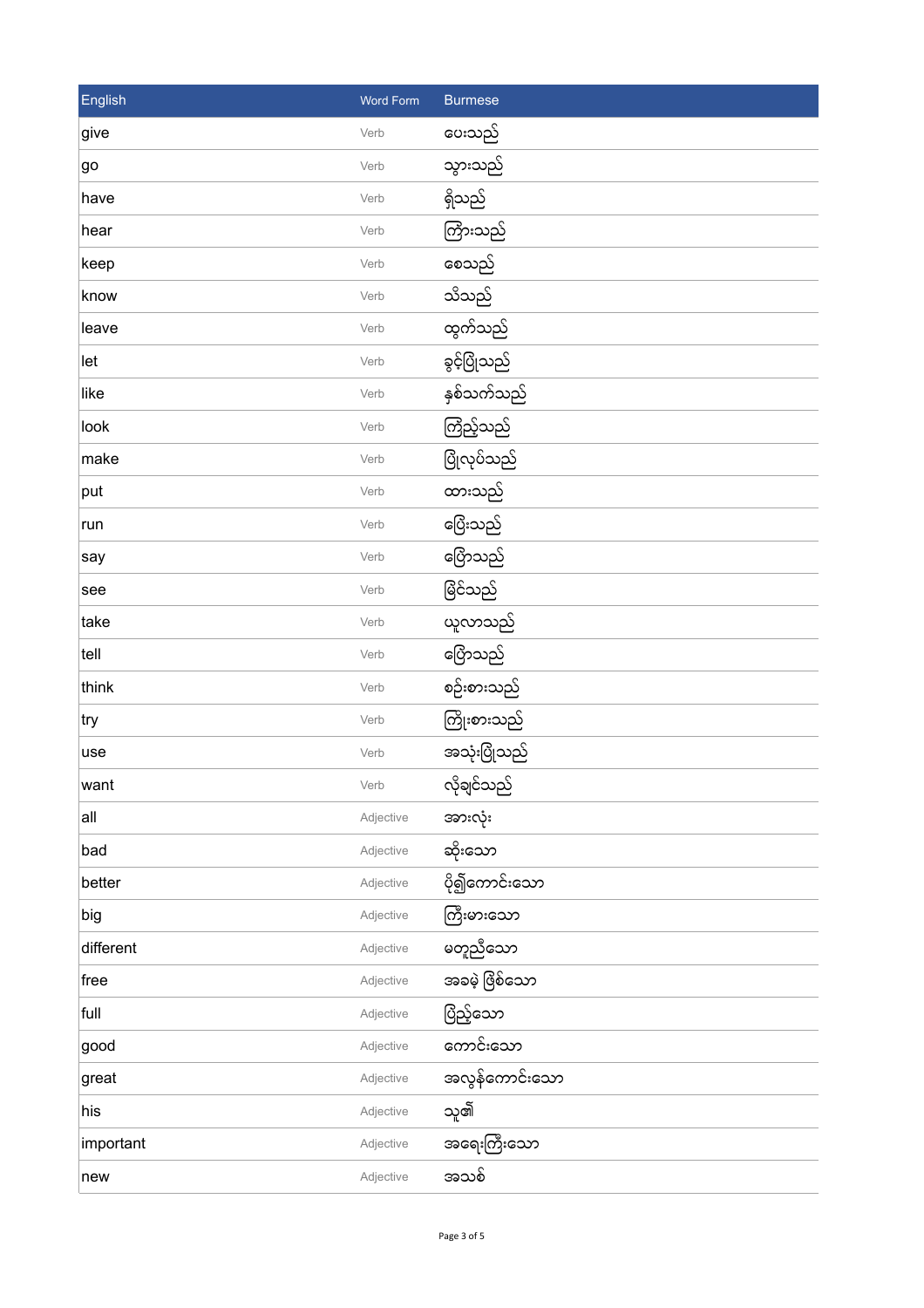| English | Word Form   | <b>Burmese</b>        |
|---------|-------------|-----------------------|
| old     | Adjective   | အသက်ကြီးသော           |
| public  | Adjective   | အများပြည်သူ           |
| real    | Adjective   | အစစ်                  |
| recent  | Adjective   | လတ်တလော               |
| small   | Adjective   | သေးသော                |
| strong  | Adjective   | သန်မာသော              |
| white   | Adjective   | အဖြို့ရောင်ဖြိစ်သော   |
| young   | Adjective   | ငယ်သော                |
| best    | Adjective   | အကောင်းဆုံး           |
| early   | Adjective   | စော၍                  |
| easy    | Adjective   | လွယ်ကူသော             |
| hard    | Adjective   | မာကျောသော             |
| high    | Adjective   | ဖြင့်မားသော           |
| ∣just   | Adjective   | သာ                    |
| late    | Adjective   | နောက်ကျ၍              |
| married | Adjective   | လက်ထပ်ပြီးသော [ယောက်] |
| long    | Adjective   | ရှည်သော               |
| only    | Adjective   | သာ                    |
| right   | Adjective   | အတိအကျ                |
| sure    | Adjective   | သေချာသော              |
| very    | Adjective   | အလွန်                 |
| well    | Adjective   | ကောင်းစွာ             |
| on      | Adjective   | ပေါ်                  |
| little  | Adjective   | ငယ်ရွယ်သော            |
| some    | Adjective   | အချို့                |
| one     | Number      | တစ်                   |
| from    | Preposition | မှ                    |
| in      | Preposition | တွင်                  |
| to      | Preposition | သို့                  |
| with    | Preposition | နှင့်အတူ              |
| he      | Pronoun     | သူ                    |
| many    | Pronoun     | များစွာ               |
| my      | Pronoun     | ကျွန်ုပ်၏             |